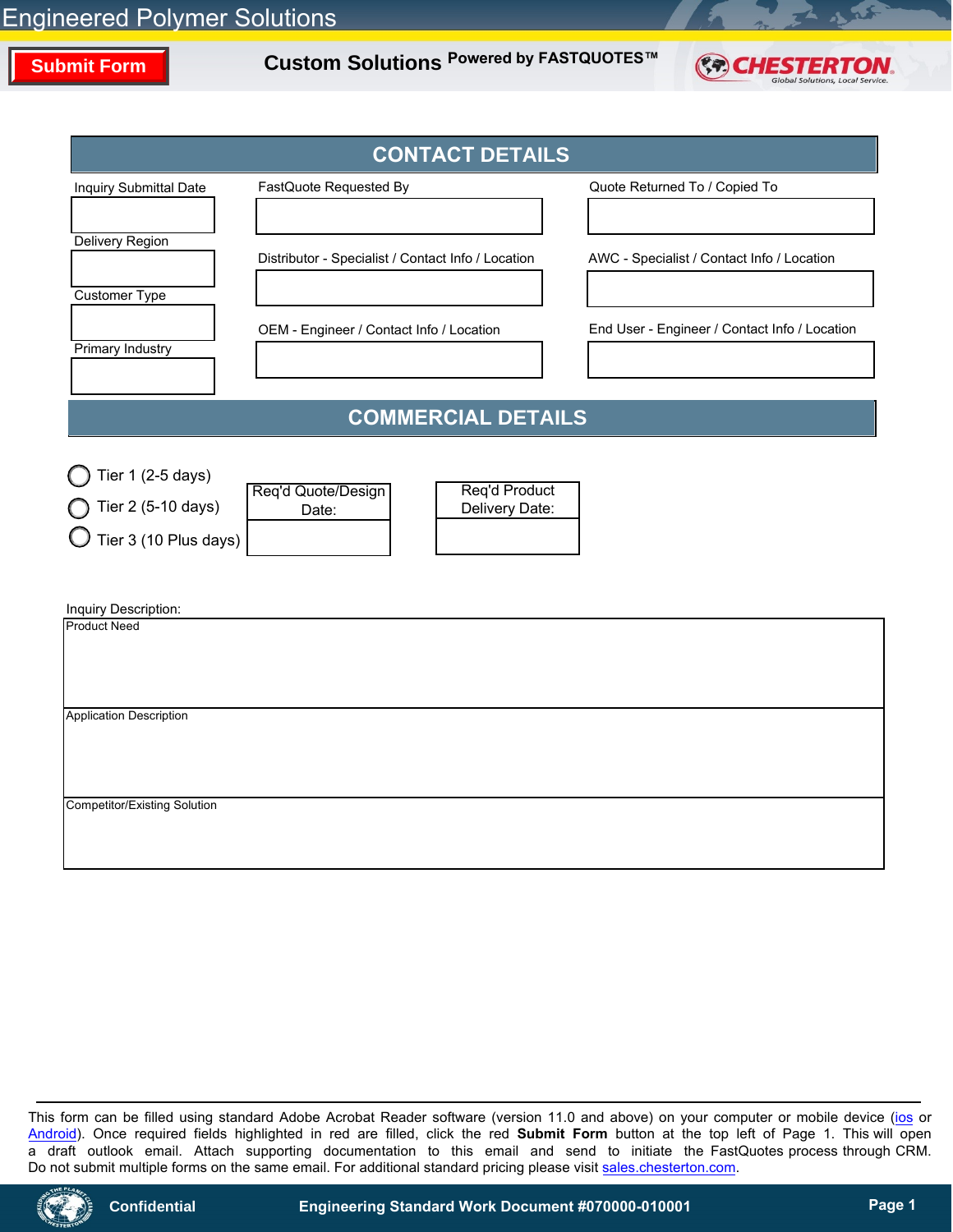|                                                         |  |               |            |                        |                    |        |                                        |                         | Gibbai solutions, Lotal servite. |
|---------------------------------------------------------|--|---------------|------------|------------------------|--------------------|--------|----------------------------------------|-------------------------|----------------------------------|
| <b>STANDARD DESIGNS BY PROFILE: APPLICATION DETAILS</b> |  |               |            |                        |                    |        |                                        |                         |                                  |
| <b>Operating Conditions:</b>                            |  | <b>Static</b> |            | Reciprocating          |                    | Rotary |                                        | Oscillating             |                                  |
| <b>Pressure</b>                                         |  | <b>Speed</b>  |            |                        | <b>Temperature</b> |        |                                        | <b>Media</b>            |                                  |
| psi ◯bar<br><b>Units</b>                                |  | <b>Units</b>  | in.        | mml                    | <b>Units</b>       |        | $\mathsf{P}\mathsf{F}\bigcirc$<br>) °C | <b>Type</b>             | OGas OLiquid                     |
| Vacuum                                                  |  | Stroke Length |            |                        | Operating          |        |                                        | <b>Primary Fluid</b>    |                                  |
| <b>Operating</b>                                        |  | Cycles        |            | min                    | Minimum            |        |                                        | <b>Fluid Trade Name</b> |                                  |
| Minimum                                                 |  | <b>RPM</b>    |            |                        | Maximum            |        |                                        | <b>Secondary Fluid</b>  |                                  |
| Maximum                                                 |  |               |            |                        |                    |        |                                        |                         |                                  |
| <b>Direction</b>                                        |  |               |            |                        |                    |        |                                        |                         |                                  |
|                                                         |  |               |            |                        |                    |        |                                        |                         |                                  |
| Kit # Required:                                         |  |               |            | <b>Kit Description</b> |                    |        |                                        |                         |                                  |
|                                                         |  | No            | Requested: |                        |                    |        |                                        |                         |                                  |
| <b>Application Comments</b>                             |  |               |            |                        |                    |        |                                        |                         |                                  |
|                                                         |  |               |            |                        |                    |        |                                        |                         |                                  |

| Unit of Measure                         |            |
|-----------------------------------------|------------|
| Manufacturer                            |            |
| Model                                   |            |
| <b>Static Surface Finish</b>            |            |
| <b>Dynamic Surface</b><br>Finish        |            |
| <b>Hardness</b>                         | Rockwell C |
| Plating/Coating                         |            |
| Misalignment (T.I.R)<br>(Shaft to Bore) |            |

RF

**COCHESTERTON.**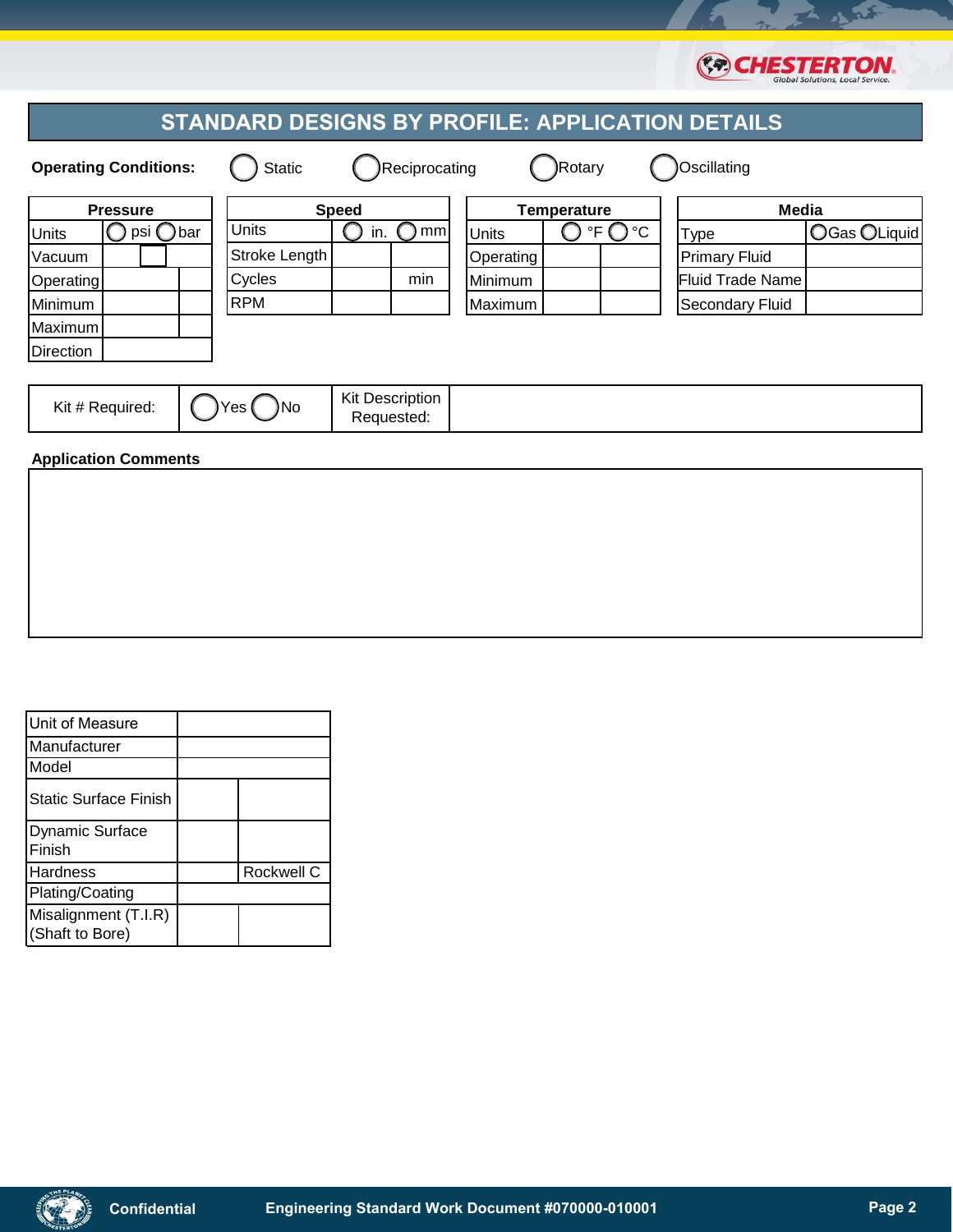

**Rev E**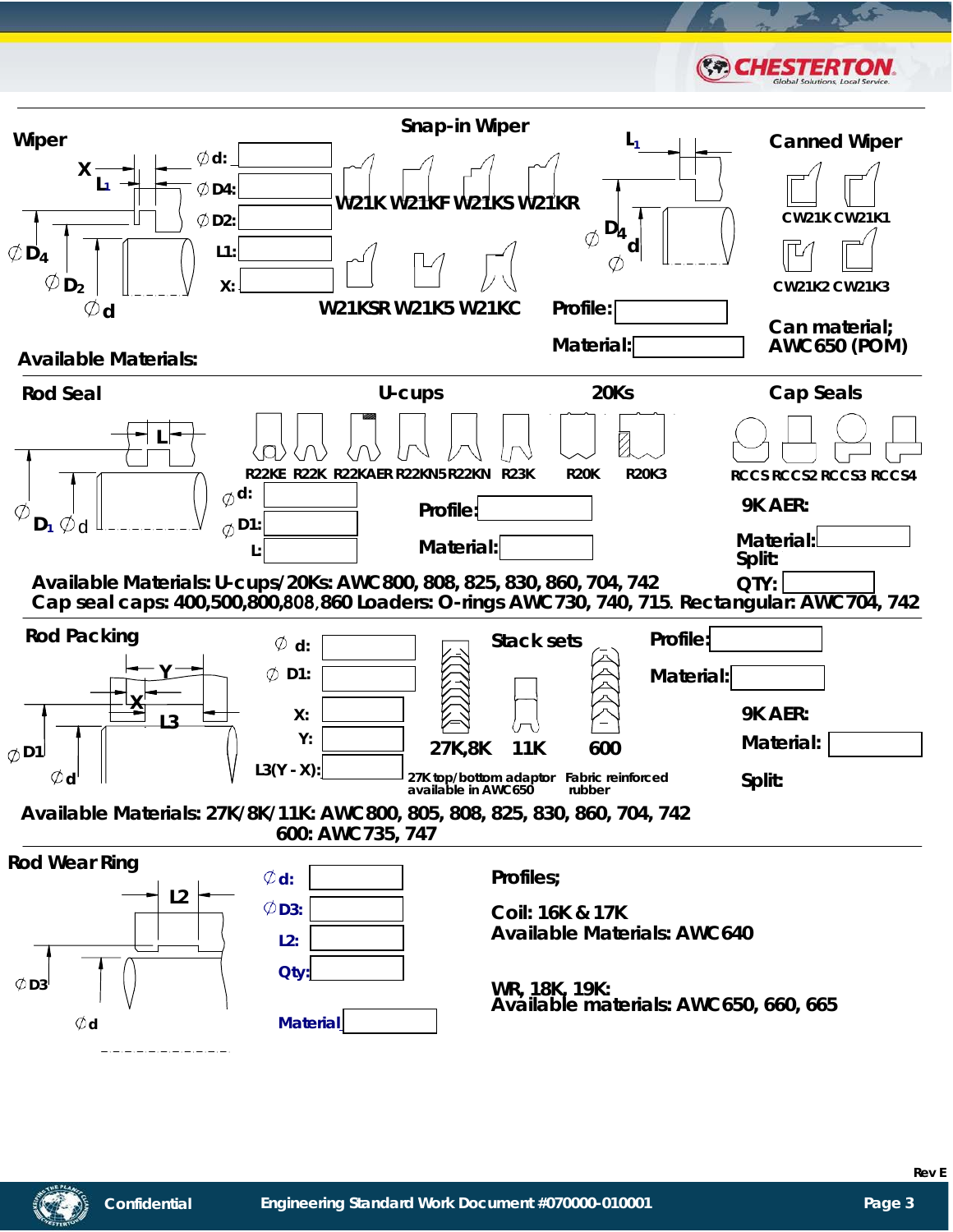

**Available Materials: 20KD Rings: AWC800, 808, 825, 830, 860,704, 742: O-rings: AWC730, 740, 715, 727**

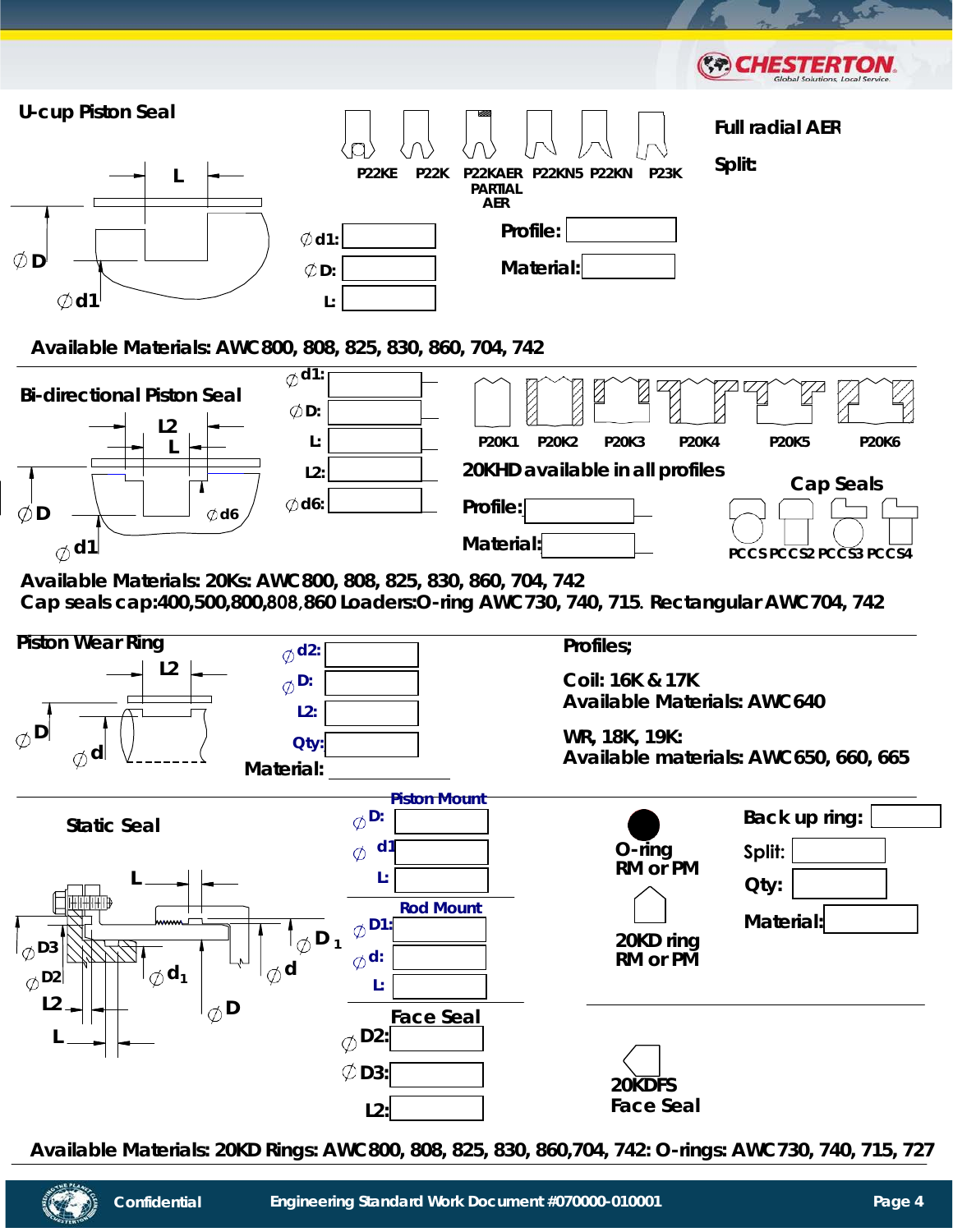







## Distance to first obstruction D d a7 ØD  $\mathbf{I}$  $\phi$ d:  $\phi$ d7  $D.F.O.$







#### **Rotary Shaft Seal**









## Additional Chesterton Items

| Profile | <b>Equipment Dimensions</b> | Material | Quantity | <b>Notes</b> |
|---------|-----------------------------|----------|----------|--------------|
|         |                             |          |          |              |
|         |                             |          |          |              |
|         |                             |          |          |              |
|         |                             |          |          |              |
|         |                             |          |          |              |
|         |                             |          |          |              |

#### **Comments**

## IF COMPLETE GO TO PAGE 1 AND SELECT RED "SUBMIT FORM" BUTTON.